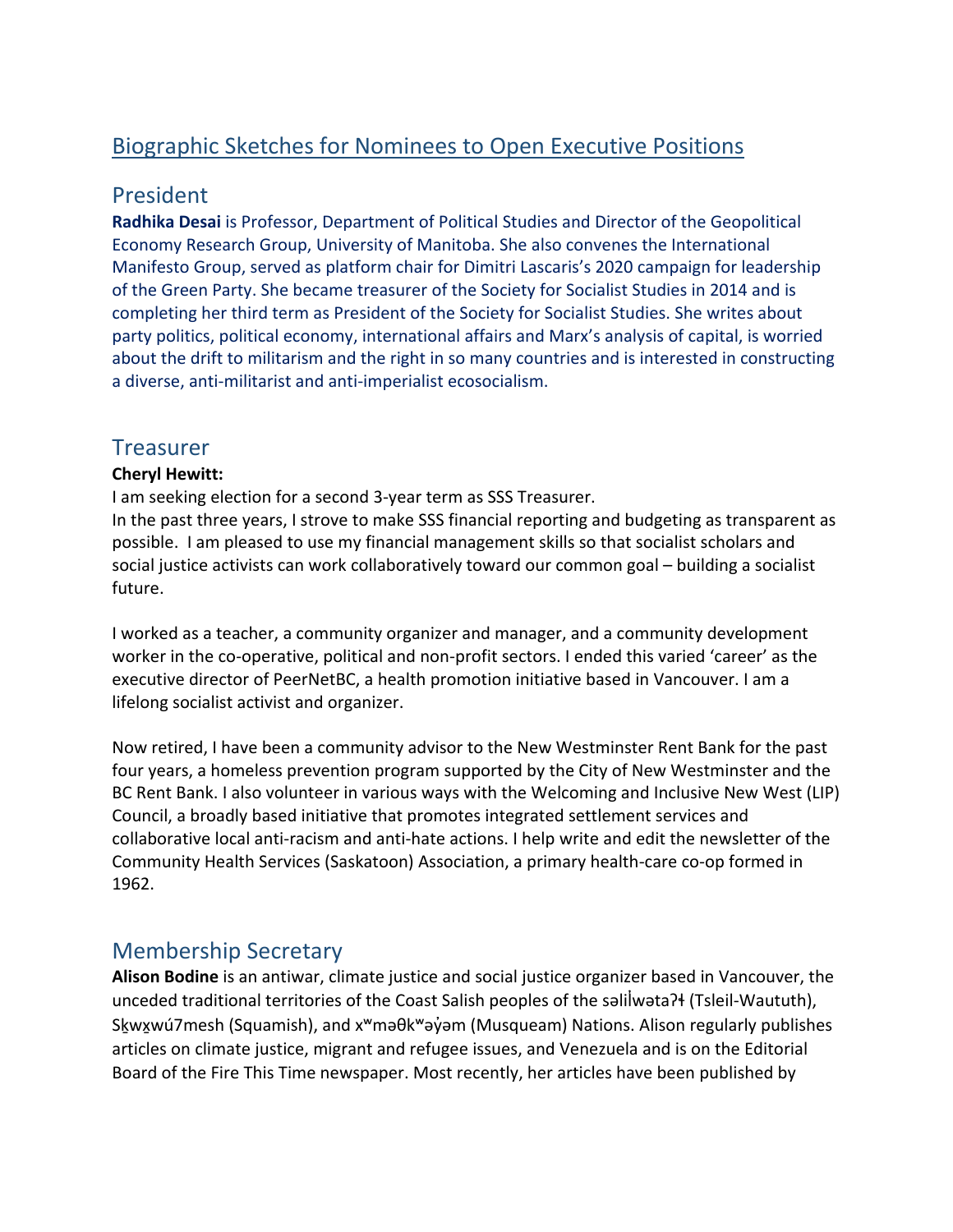Venezuelanalysis, Global Research, Council on Hemispheric Affairs, Common Dreams, Monthly Review, The Canada Files and CounterPunch.

Alison is also the coordinator of the Fire This Time Venezuela Solidarity Campaign and author of the book Revolution and Counter-Revolution in Venezuela (Battle of Ideas Press). She has been a speaker and participant at international antiwar and anti-imperialist conferences in Cuba, Venezuela, Nicaragua, Ireland, England, and the U.S. and given lectures at the Bolivarian University of Venezuela.

As Membership Secretary, Alison is looking forward to expanding the Chapters and Affiliate groups programs of the Society. Alison also wants to focus on strengthening and broadening the work of the Society and socialist thought in Canada through building stronger partnerships between the academic and activist communities and growing memberships in both areas.

## Members-at-Large (3)

**Bill Carroll** has been active in Socialist Studies since the 1990s. He currently serves on the Socialist Studies Executive and served some years ago on the Program Committee. He has been a member of the University of Victoria's Sociology Department since 1981, and was founding Director of UVic's interdisciplinary program in Social Justice Studies. His research interests are in the political economy/ecology of corporate capitalism, social movements and social change, and critical social theory and method. Since 2015 he has co-directed The Corporate Mapping Project, an interdisciplinary initiative bringing scholars and activists together in research and knowledge mobilization on the power and influence of fossil capital in Canada. His books include *Regime of Obstruction: How Corporate Power Blocks Energy Democracy* (free download here: [https://www.aupress.ca/books/120293-regime-of](https://www.aupress.ca/books/120293-regime-of-obstruction/)[obstruction/](https://www.aupress.ca/books/120293-regime-of-obstruction/) ), *The Making of a Transnational Capitalist Class*, *Organizing the 1%: How Corporate Power Works* (with J.P. Sapinski), *Expose, Oppose, Propose: Alternative Policy Groups and the Struggle for Global Justice*, *A World to Win: Contemporary Social Movements and Counter-Hegemony* (with Kanchan Sarker), *Corporate Power in a Globalizing World*, *Critical Strategies for Social Research*, *Organizing Dissent* and *Corporate Power and Canadian Capitalism.*

**Megan Aiken** is a PhD Candidate (ABD) of Political Science at the University of Alberta, an instructor at the University of Alberta and a soon-to-be instructor at Saint Mary's University in Kjipuktuk (Halifax, NS), situated on the unceded lands of the Mi'kmaq Nation. Her doctoral dissertation, "Locked-in Language: The Discourses, Politics, and Crises of Opioid Policy" stands at the intersection of health policy, canadian politics, and political economy.

They have been an active member of the Society for Social Studies since 2019, beginning as a non-voting Student Observer, then acting as the first Membership Secretary. She is seeking election with a view to taking primary responsibility for non-conference events planning for